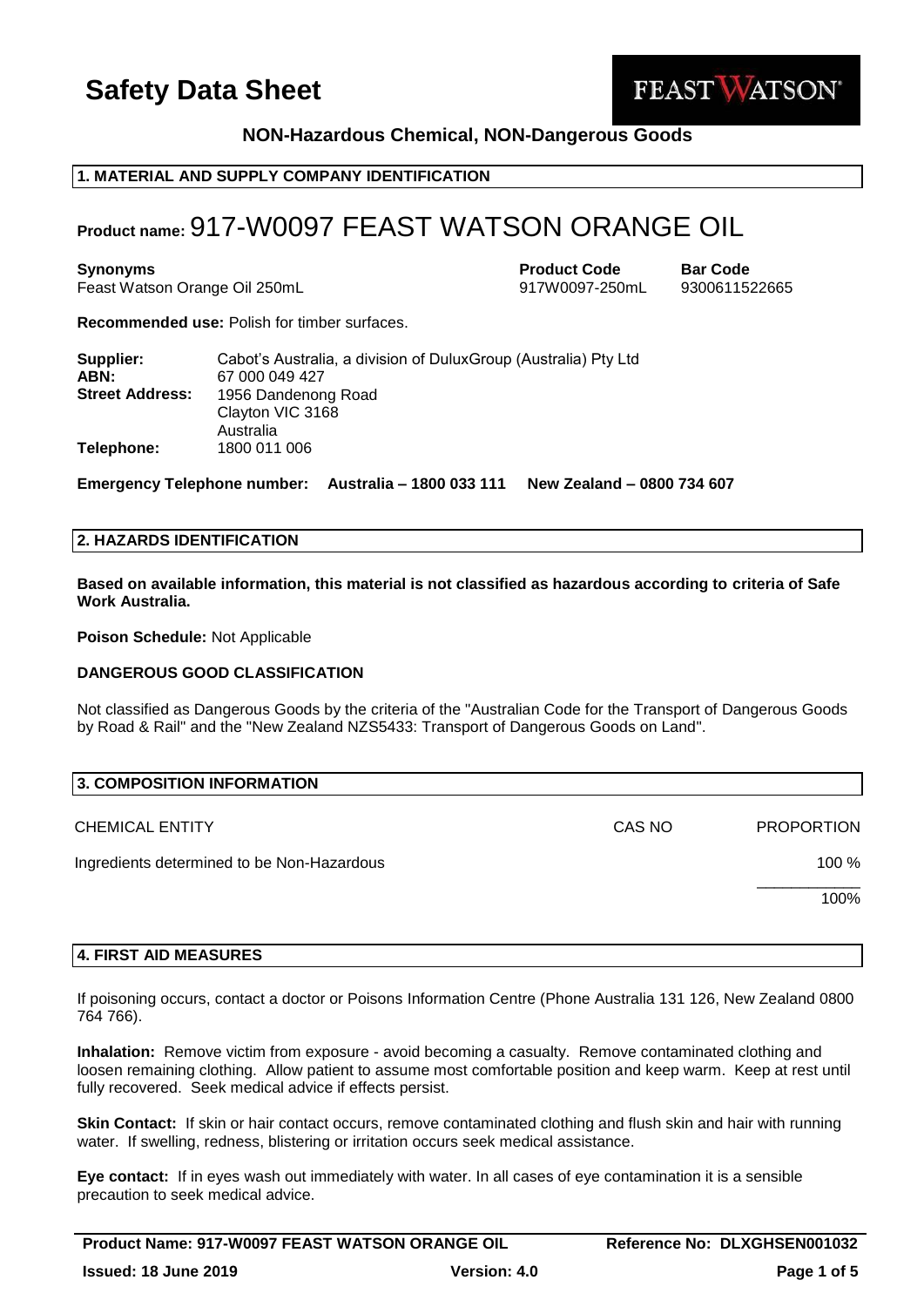

**Ingestion:** Rinse mouth with water. If swallowed, do NOT induce vomiting. Give a glass of water to drink. Never give anything by the mouth to an unconscious patient. If vomiting occurs give further water. Seek medical advice.

**PPE for First Aiders:** Wear safety shoes, overalls, gloves, safety glasses. Available information suggests that gloves made from nitrile rubber should be suitable for intermittent contact. However, due to variations in glove construction and local conditions, the user should make a final assessment. Always wash hands before smoking, eating, drinking or using the toilet. Wash contaminated clothing and other protective equipment before storing or re-using.

**Notes to physician:** Treat symptomatically.

#### **5. FIRE FIGHTING MEASURES**

**Hazchem Code:** Not applicable.

**Suitable extinguishing media:** If material is involved in a fire use water fog (or if unavailable fine water spray), alcohol resistant foam, standard foam, dry agent (carbon dioxide, dry chemical powder).

**Specific hazards:** Combustible material.

**Fire fighting further advice:** On burning or decomposing may emit toxic fumes. Fire fighters to wear selfcontained breathing apparatus and suitable protective clothing if risk of exposure to vapour or products of combustion or decomposition.

#### **6. ACCIDENTAL RELEASE MEASURES**

#### **SMALL SPILLS**

Wear protective equipment to prevent skin and eye contamination. Avoid inhalation of vapours or dust. Wipe up with absorbent (clean rag or paper towels). Collect and seal in properly labelled containers or drums for disposal.

## **LARGE SPILLS**

Clear area of all unprotected personnel. Slippery when spilt. Avoid accidents, clean up immediately. Wear protective equipment to prevent skin and eye contamination and the inhalation of vapours. Work up wind or increase ventilation. Contain - prevent run off into drains and waterways. Use absorbent (soil, sand or other inert material). Collect and seal in properly labelled containers or drums for disposal. If contamination of crops, sewers or waterways has occurred advise local emergency services.

#### **Dangerous Goods - Initial Emergency Response Guide No:** Not applicable

## **7. HANDLING AND STORAGE**

**Handling:** Avoid eye contact and repeated or prolonged skin contact. Avoid inhalation of vapour, mist or aerosols.

**Storage:** Store in a cool, dry, well-ventilated place and out of direct sunlight. Store away from foodstuffs. Store away from incompatible materials described in Section 10. Store away from sources of heat and/or ignition. Keep container standing upright. Keep containers closed when not in use - check regularly for leaks.

## **8. EXPOSURE CONTROLS / PERSONAL PROTECTION**

**National occupational exposure limits:** No value assigned for this specific material by Safe Work Australia.

**Biological Limit Values:** As per the "National Model Regulations for the Control of Workplace Hazardous Substances (Safe Work Australia)" the ingredients in this material do not have a Biological Limit Allocated.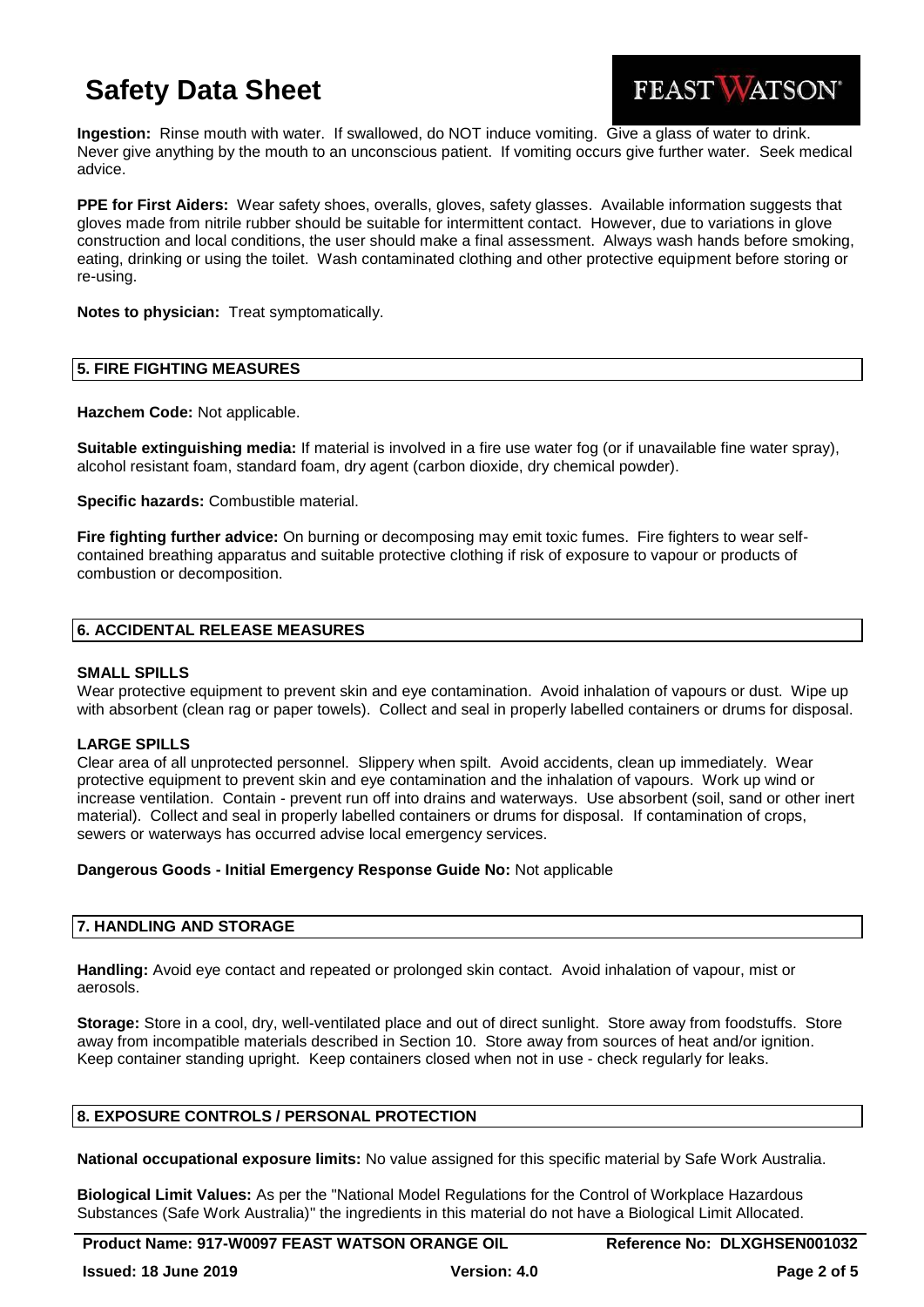

**Engineering Measures:** Natural ventilation should be adequate under normal use conditions.

**Personal Protection Equipment:** SAFETY SHOES, OVERALLS, GLOVES, SAFETY GLASSES.

Wear safety shoes, overalls, gloves, safety glasses. Available information suggests that gloves made from nitrile rubber should be suitable for intermittent contact. However, due to variations in glove construction and local conditions, the user should make a final assessment. Always wash hands before smoking, eating, drinking or using the toilet. Wash contaminated clothing and other protective equipment before storing or re-using.

**Hygiene measures:** Keep away from food, drink and animal feeding stuffs. When using do not eat, drink or smoke. Wash hands prior to eating, drinking or smoking. Avoid contact with clothing. Avoid eye contact and repeated or prolonged skin contact. Avoid inhalation of vapour, mist or aerosols. Ensure that eyewash stations and safety showers are close to the workstation location.

#### **9. PHYSICAL AND CHEMICAL PROPERTIES**

| Litres       |
|--------------|
| Clear Liquid |
| Orange       |
| Citrus       |
|              |

**Specific Gravity:** 0.84 **Relative Vapour Density (air=1):** >1 **Vapour Pressure (20 °C):** N Av **Flash Point (°C):** N App **Flammability Limits (%):** N App **Autoignition Temperature (°C):** N Av **Melting Point/Range (°C):** N Av **Boiling Point/Range (°C):** N Av **pH:** N App **Viscosity:**  $>14$  mm<sup>2</sup>/sec @ 40 °C **Total VOC (g/Litre):** N Av

**Solubility:** Insoluble in water. Soluble in organic solvents.

(Typical values only - consult specification sheet)  $N Av = Not available, N App = Not applicable$ 

#### **10. STABILITY AND REACTIVITY**

**Chemical stability:** This material is thermally stable when stored and used as directed.

**Conditions to avoid:** Elevated temperatures and sources of ignition.

**Incompatible materials:** Oxidising agents.

**Hazardous decomposition products:** Oxides of carbon and nitrogen, smoke and other toxic fumes.

**Hazardous reactions:** No known hazardous reactions.

#### **11. TOXICOLOGICAL INFORMATION**

No adverse health effects expected if the product is handled in accordance with this Safety Data Sheet and the product label. Symptoms or effects that may arise if the product is mishandled and overexposure occurs are:

#### **Acute Effects**

**Product Name: 917-W0097 FEAST WATSON ORANGE OIL Reference No: DLXGHSEN001032 Issued: 18 June 2019 Version: 4.0 Page 3 of 5**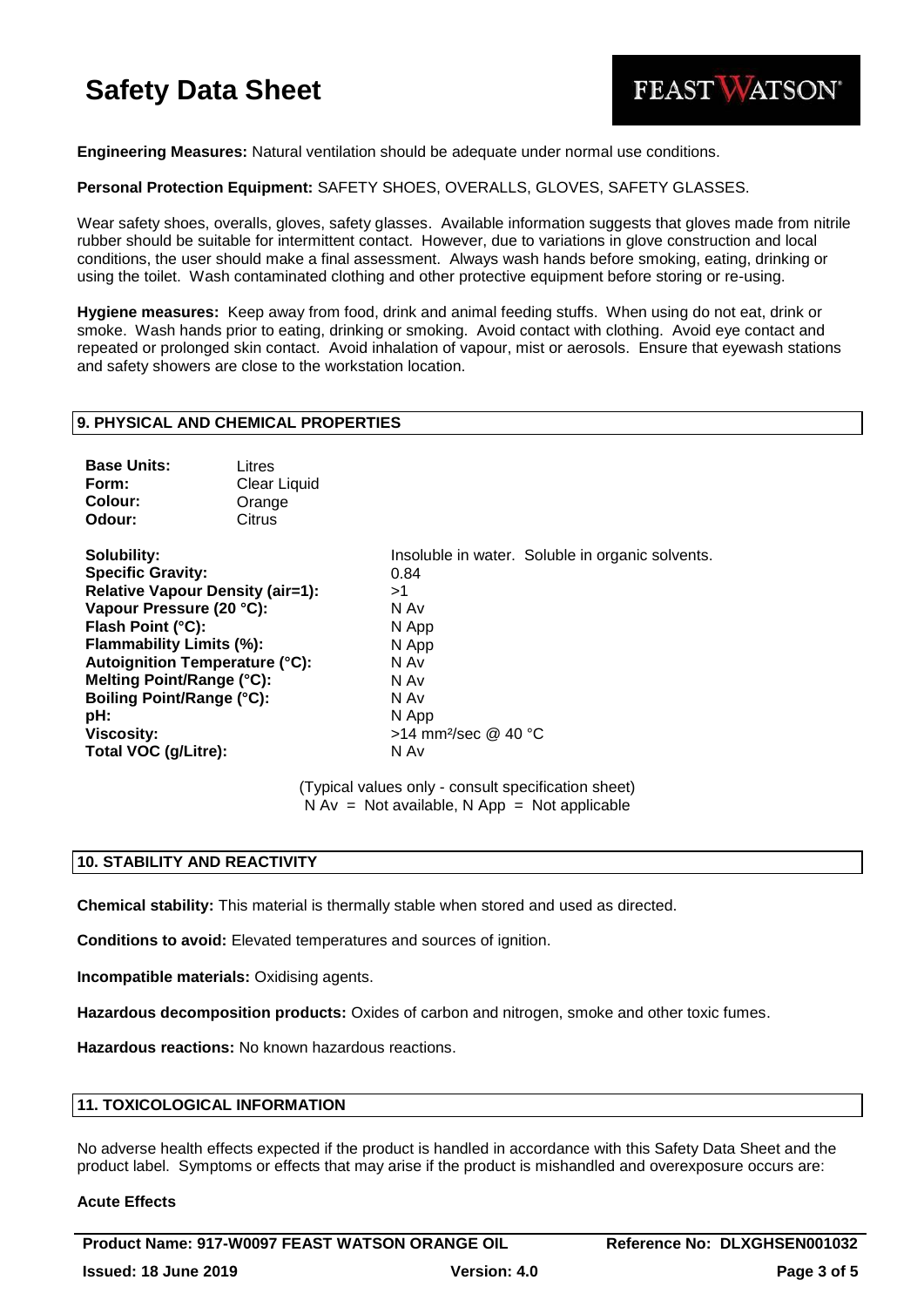

**Inhalation:** Material may be an irritant to mucous membranes and respiratory tract.

**Skin contact:** Contact with skin may result in irritation.

**Ingestion:** Swallowing can result in nausea, vomiting and irritation of the gastrointestinal tract.

**Eye contact:** May be an eye irritant.

#### **Acute toxicity**

**Inhalation:** This material has been classified as non-hazardous. Acute toxicity estimate (based on ingredients): LC50 > 20.0 mg/L for vapours or LC50 > 5.0 mg/L for dust and mist or LC50 > 20,000 ppm for gas

**Skin contact:** This material has been classified as non-hazardous. Acute toxicity estimate (based on ingredients): >2,000 mg/Kg bw

**Ingestion:** This material has been classified as non-hazardous. Acute toxicity estimate (based on ingredients): >2,000 mg/Kg bw

**Corrosion/Irritancy:** Eye: this material has been classified as not corrosive or irritating to eyes. Skin: this material has been classified as not corrosive or irritating to skin.

**Sensitisation:** Inhalation: this material has been classified as not a respiratory sensitiser. Skin: this material has been classified as not a skin sensitiser.

**Aspiration hazard:** This material has been classified as non-hazardous.

**Specific target organ toxicity (single exposure):** This material has been classified as non-hazardous.

**Chronic Toxicity**

**Mutagenicity:** This material has been classified as non-hazardous.

**Carcinogenicity:** This material has been classified as non-hazardous.

**Reproductive toxicity (including via lactation):** This material has been classified as non-hazardous.

**Specific target organ toxicity (repeat exposure):** This material has been classified as non-hazardous.

## **12. ECOLOGICAL INFORMATION**

Avoid contaminating waterways.

**Acute aquatic hazard:** This material has been classified as non-hazardous. Acute toxicity estimate (based on ingredients): >100 mg/L

**Long-term aquatic hazard:** This material has been classified as non-hazardous. Non-rapidly or rapidly degradable substance for which there are adequate chronic toxicity data available OR in the absence of chronic toxicity data, Acute toxicity estimate (based on ingredients): >100 mg/L, where the substance is not rapidly degradable and/or BCF  $<$  500 and/or log  $K_{ow}$   $<$  4.

**Ecotoxicity:** No information available.

**Persistence and degradability:** No information available.

**Bioaccumulative potential:** No information available.

**Mobility:** No information available.